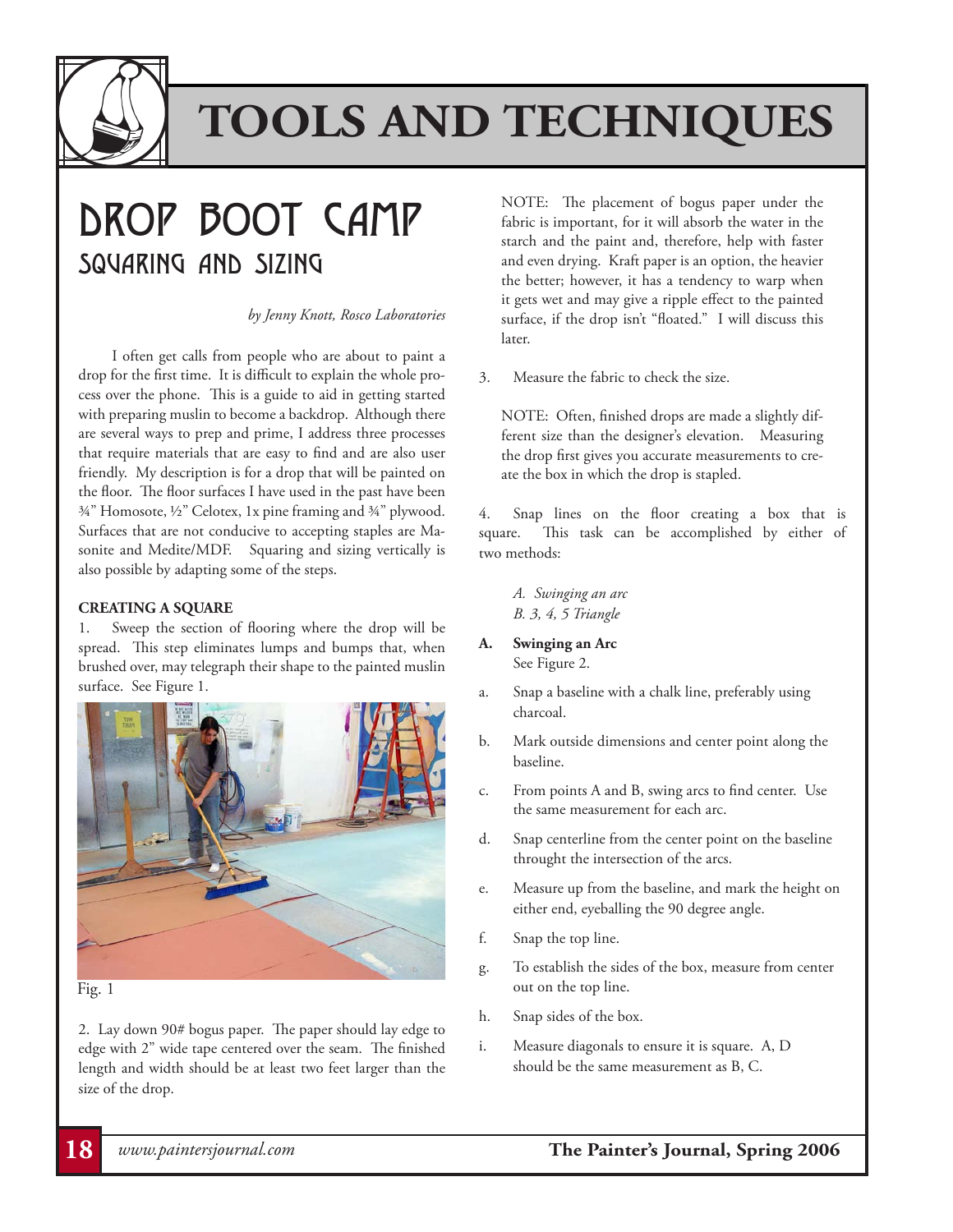

NOTE: If there is more than a 3/8" difference in lengths of diagonals for a 20' x 30' drop, the drop will be out of square. If it is out of square, it may develop large puckers running across it when hanging on stage. Try squaring again!

- j. Ink in the box and make a mark for center line on top and bottom. Inking helps prevent the loss of charcoal snap lines.
- **B.** 3, 4, 5 Triangle or Pythagorem Theorem:  $A^2 + B^2 = C^2$ See Figure 3 on page 20.
- a. Snap the baseline and mark width (A) and the center point. From the center point to the corner forms the 3-unit side of the triangle. In this example the constant is 2.
- b. Mark line (B) up from the center, using a framing square to ensure a 90 degree angle. Line B is the 4-unit side of the triangle.
- c. Swing arcs from width points A. The radius of the arc (A) is the 5-unit side of the triangle.
- d. Snap center line from the intersection of the arcs through center mark on baseline.
- e. Create the top of the box by measuring up from the baseline on the center line and up from the width marks.
- f. Create the sides of the box by measuring out from the centerline on the top line.
- g. Measure diagonals to check that it is square.
- h. Ink-in the box that is now square.

NOTE: For a large drop, a larger number may be used as the constant. For example,  $3 \times 5 = 15$ ,  $4 \times 5 = 20, 5 \times 5 = 25.$ 

5. Staple the fabric down in the squared box. It is best to use at least 3/8" to 1/2" staples because 100% cotton fabric, when wet with water and size will shrink, putting a lot of tension on the staples. Thus, shorter staples may pop out of the floor, leading to disaster. The fabric should not be pulled taut in the box. There should be some looseness/bag in it or, when wet, it will rip the staples and the bridges out of the floor. The staples should be spaced about 2" to 3" apart.

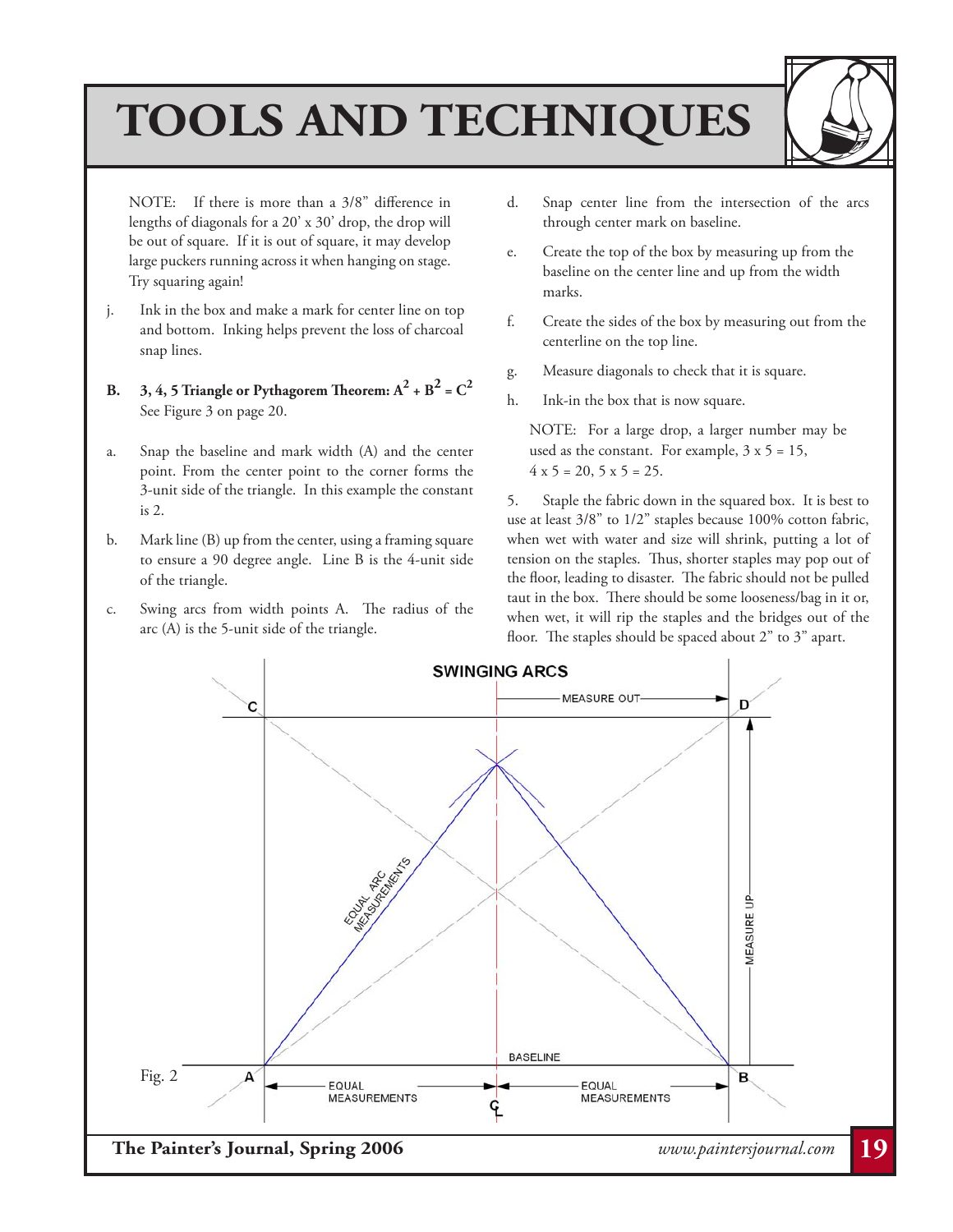

*The order in which to staple the fabric is as follows:* a. Staple the four corners. See Figure 4.



- b. Staple the center of the top of the drop.
- c. Staple the top of the drop at the midpoint between the corner staple and center staple. Continue stapling at the midpoint between staples until the top of the drop is secure.
- d. Staple the bottom of the drop, using the same procedure as for the top.
- e. The sides are tacked down last. If there are seams, staple those first. Then, staple the halfway points as above. See Figure 5.



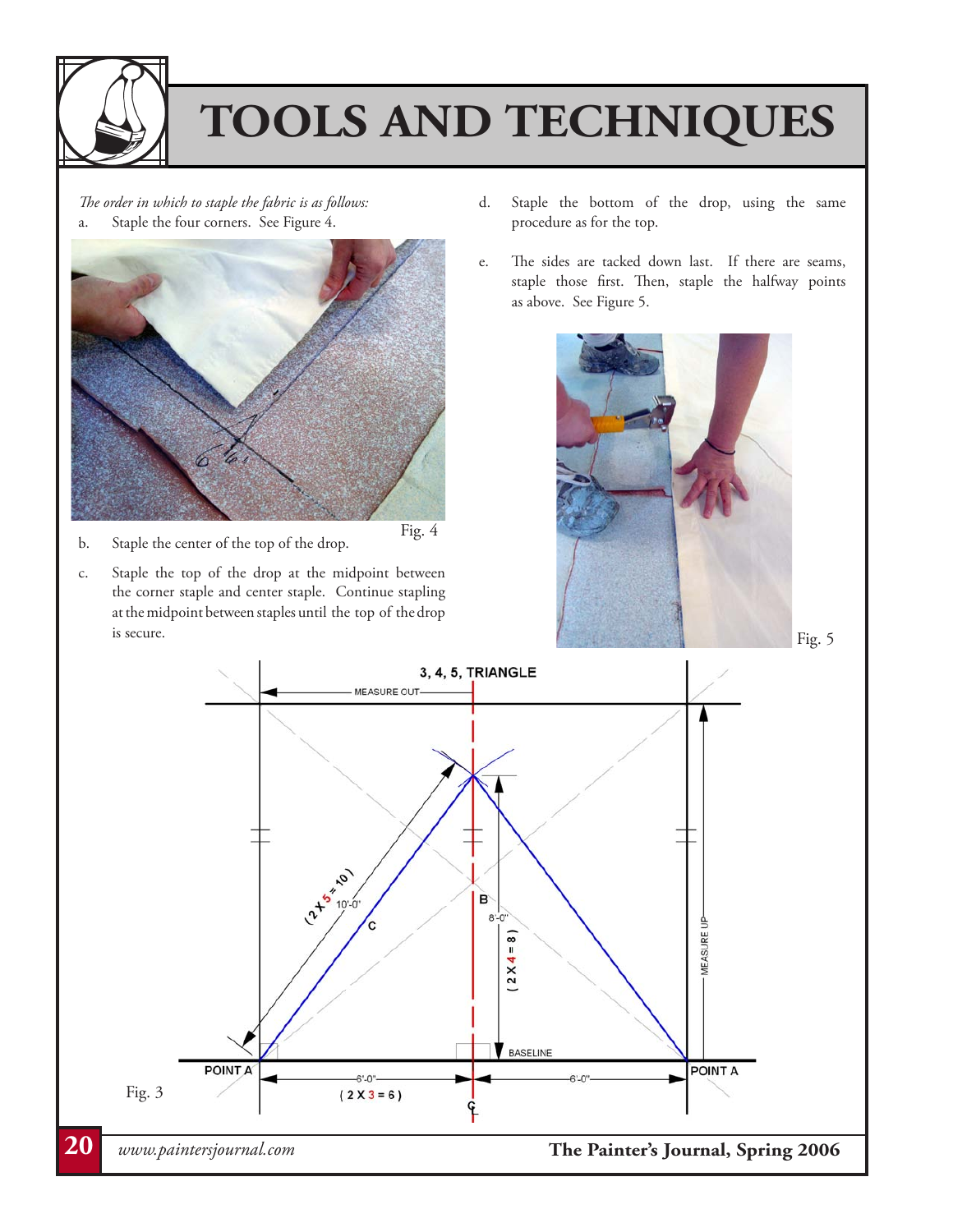

NOTE: If there is extra fullness in the drop, pull the excess together at the center point and divide it in half. Staple the center. Split the fullness up over the length or width of the drop. Ease the excess by always dividing and splitting the fullness between the spaces between the staples. See Figure 6.



Fig. 6

 When stapling down the sides, room should be left to add bridges. The purpose of the bridges is to leave an open area through which air flow from fans will raise the fabric off the floor. This will keep the fabric from sticking to the paper and allow it to dry faster. Floating the fabric ¼" is enough, although it can float 3" or 4" off the floor without stretching out of shape and creating puckers. If stretching and puckering occurs, let the drop dry. Then, using a hand pump type sprayer, spray it with warm water. It will "size up," become taut, when dry. See Figure 7.





 If bridges aren't available, other objects will do the trick. See Figure 8.

6. Remove all dirt, strings, and fuzz from the drop. This can be accomplished by flogging it and/or rolling over it with a roller wrapped with tape, sticky side out, to pick up the fluff.

#### SIZING THE DROP

 Sizing is an important step in preparing the fabric for paint. Unsized muslin will take paint differently than sized muslin. Sized muslin will allow the paint to be "pushed" around easily, allowing for wet blends. Paint applied to unsized muslin just sits where the brush touches the fabric. Painters have to work hard at blending the paint on un-sized muslin. For this reason, they often push the paint through the fabric, which causes the paint to act like glue and stick to the paper under the drop.

#### **Three recipes for making size.**

 The recipes below are general suggestions. Before applying any mixture, especially for the first time, it is wise to try it on a test panel first. If the recipe needs to be adjusted, it will be better to find out on a test flat than on an expensive drop. See Figure 9 on page 22.

A. Argo Gloss Laundry Starch. This white powder is packed in a 1 lb box. A box of starch will make 2 to 5 gallons of size, depending on the thickness or thinness desired. Thicker starch is used for translucent drops. The following recipe is for general drop sizing. This method will tighten the fabric the most.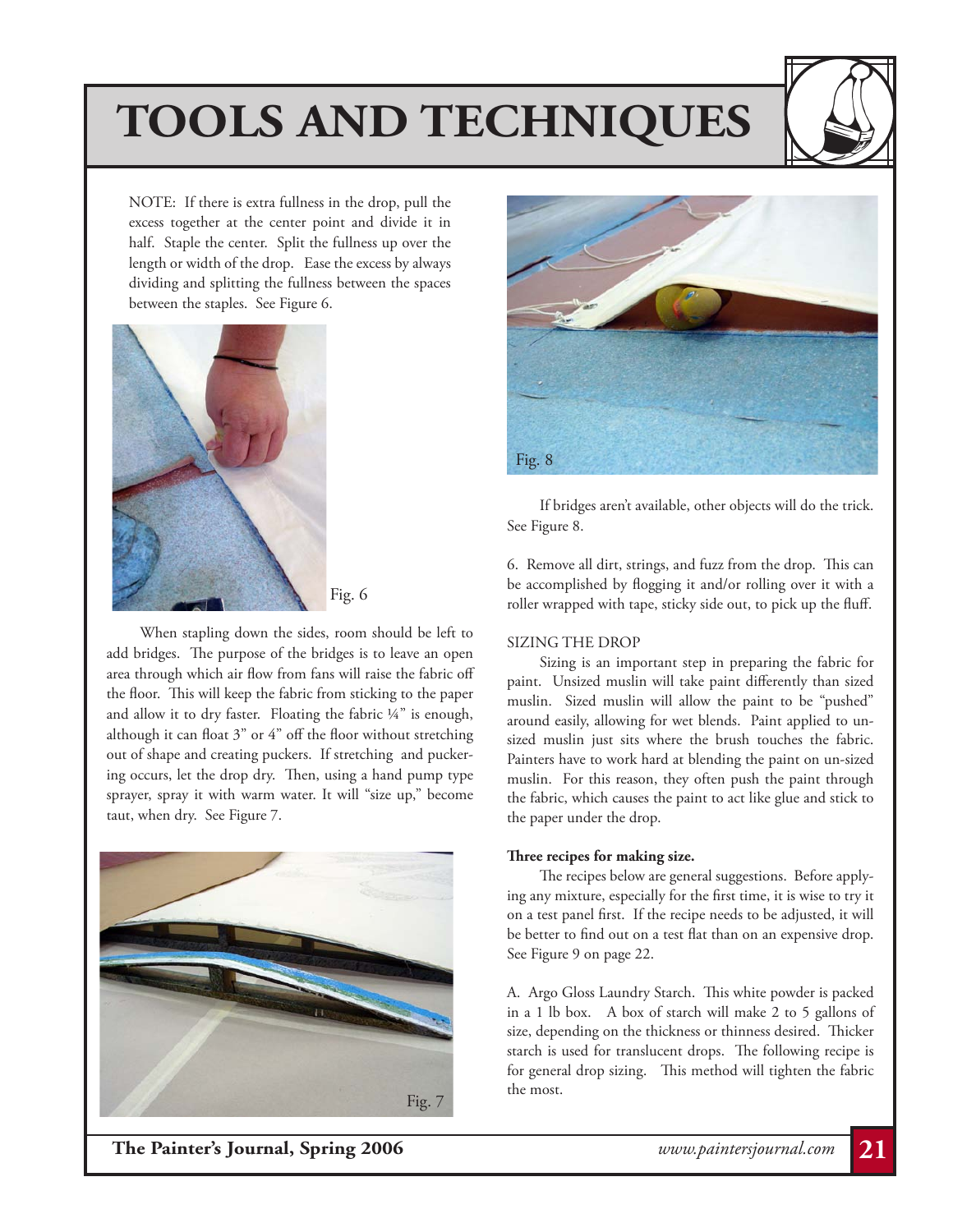

- a. Mix into  $\frac{1}{2}$  gallon of cold tap water the 1 lb box of starch, stirring continuously until starch is completely dissolved. It will have a white, silky appearance.
- b. Bring 2 gallons of water to a boil.
- c. Slowly add the cold water/starch mixture to the boiling water, whisking constantly. The white mixture should thicken and become translucent.
- d. Strain mixture, through a cheese cloth-covered metal sieve, into a clean 5 gallon bucket. This will remove lumps and other debris that will clog the spray nozzle.
- e. Add 1 to 1 ½ gallons of warm tap water to the starch, stirring constantly.



B. Rosco #7500 Flexbond Glue. This clear drying, flexible glue is packaged as a white liquid in a 1 gallon jug or 5 gallon pail.

- a. 1 part Flexbond to 10 parts water.
- b. While stirring constantly, slowly pour the water into the Flexbond glue.

*(For approximately 5 gallons of size – mix together 4 pints of Flexbond glue to 4 gallons and 1 quart of water.)*

C. #5350 Off Broadway White. This is a thick, vinyl acrylic, water-based, clean white paint.

- a. 1 part Off Broadway White to 6 to 8 parts water. The amount of water will vary depending on personal preference and opacity desired.
- b. While stirring constantly, slowly add the water to the paint.

NOTE: Any liquid that is to be sprayed through any type sprayer should be strained before going into the spray canister.

#### **Applying the Size**

1. Starting at the top of the drop and working down, use Hudson type sprayer to apply the size to the fabric. See Figure 10.

NOTE: The spray nozzle should be a cone tip. The spray is applied in a circular fashion, holding the wand at least 25" from the surface while distributing the size in an even and uniform manner.

 The sprayer --a self-pressured, siphon feed model-- is available at most hardware and home improvement stores, in the lawn and garden section.



**22** *www.paintersjournal.com* **The Painter's Journal, Spring 2006**